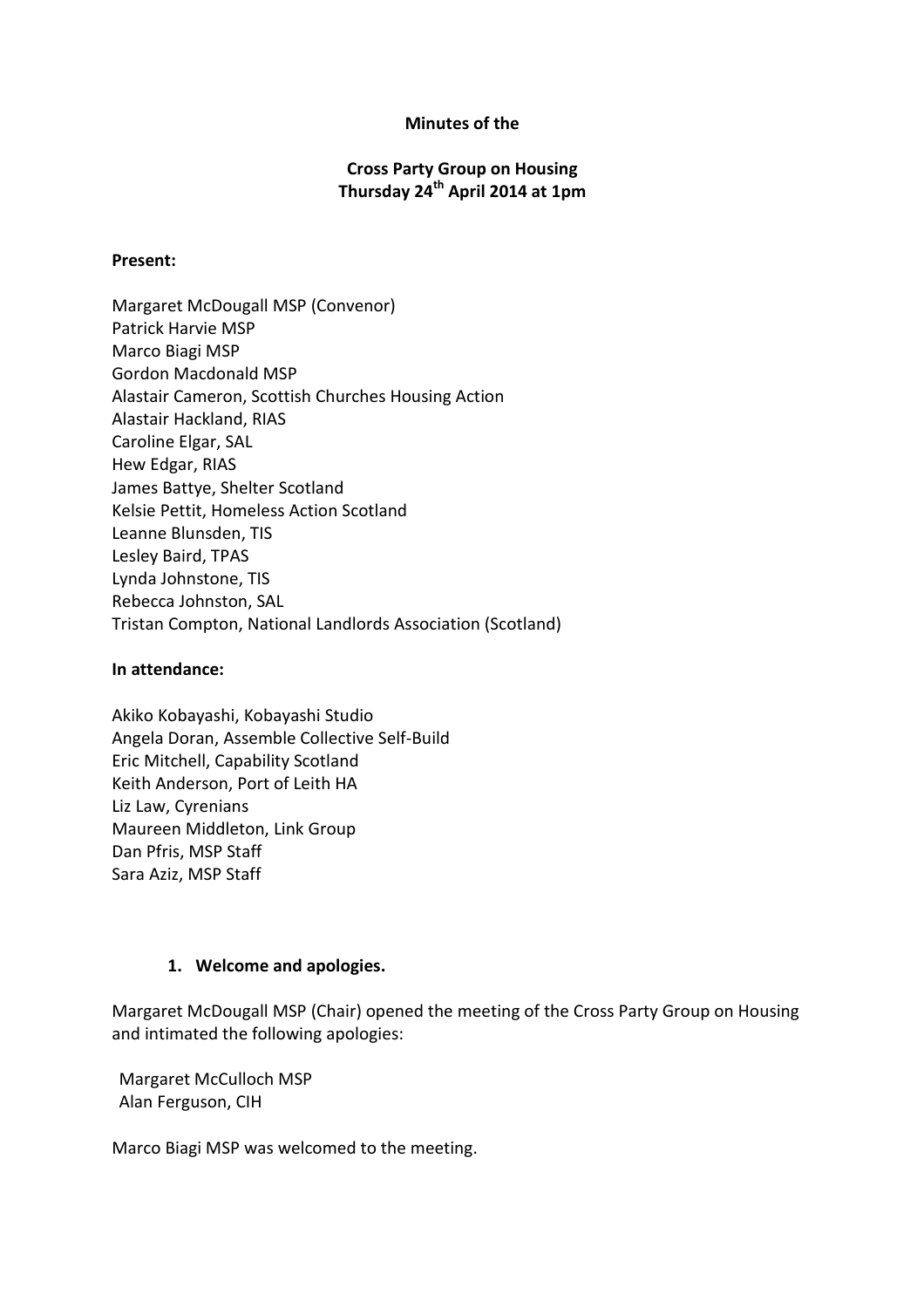# 2. Minutes of previous meeting.

Minutes of the meeting held on  $26<sup>th</sup>$  February 2014 were approved and there were no matters arising.

# 3. Main Item: Issues in the Private Rented Sector (PRS) – discussion led by James Battye, Shelter Scotland.

Please see the copy of the presentation from James Battye attached to this document. The presentation is summarised as follows:

- The PRS has doubled in size over the past ten years, just over a quarter of households in the PRS are families with children.
- Many households are now living in the PRS because they either cannot get access to social housing or can't afford to buy.
- This is why we need a new tenancy in the private rented sector which gives private renters greater security of tenure, so they can settle down in communities and make plans for their future. Private landlords would still be able to regain possession of the property under specified grounds.
- This should coincide with better access to justice for both landlords and tenants, as proposed in the current Housing (Scotland) Bill via the introduction of a housing tribunal for private rented sector cases.

## The following discussion took place focusing on issues in the PRS:

- PRS rents position was discussed. It was acknowledged that in the PRS, rents are high and in the majority of cases, not affordable. Agreement was that ideally PRS rents should be regulated.
- It was confirmed that the Shelter research was funded by Scottish Gas and research took place throughout Scotland. Specific geographical locations would be confirmed.
- Excellence in housing within the social rented sector should be replicated within the PRS but involving private rented tenants is challenging and resources are a key issue.
- Landlord registration has been implicated as an information tool rather than a regulatory tool. Landlord registration and letting agent registration needs to have regulatory powers in the future.
- Currently there is a mismatch regarding standard of service within the PRS. Letting agent registration should go some way to overcome this.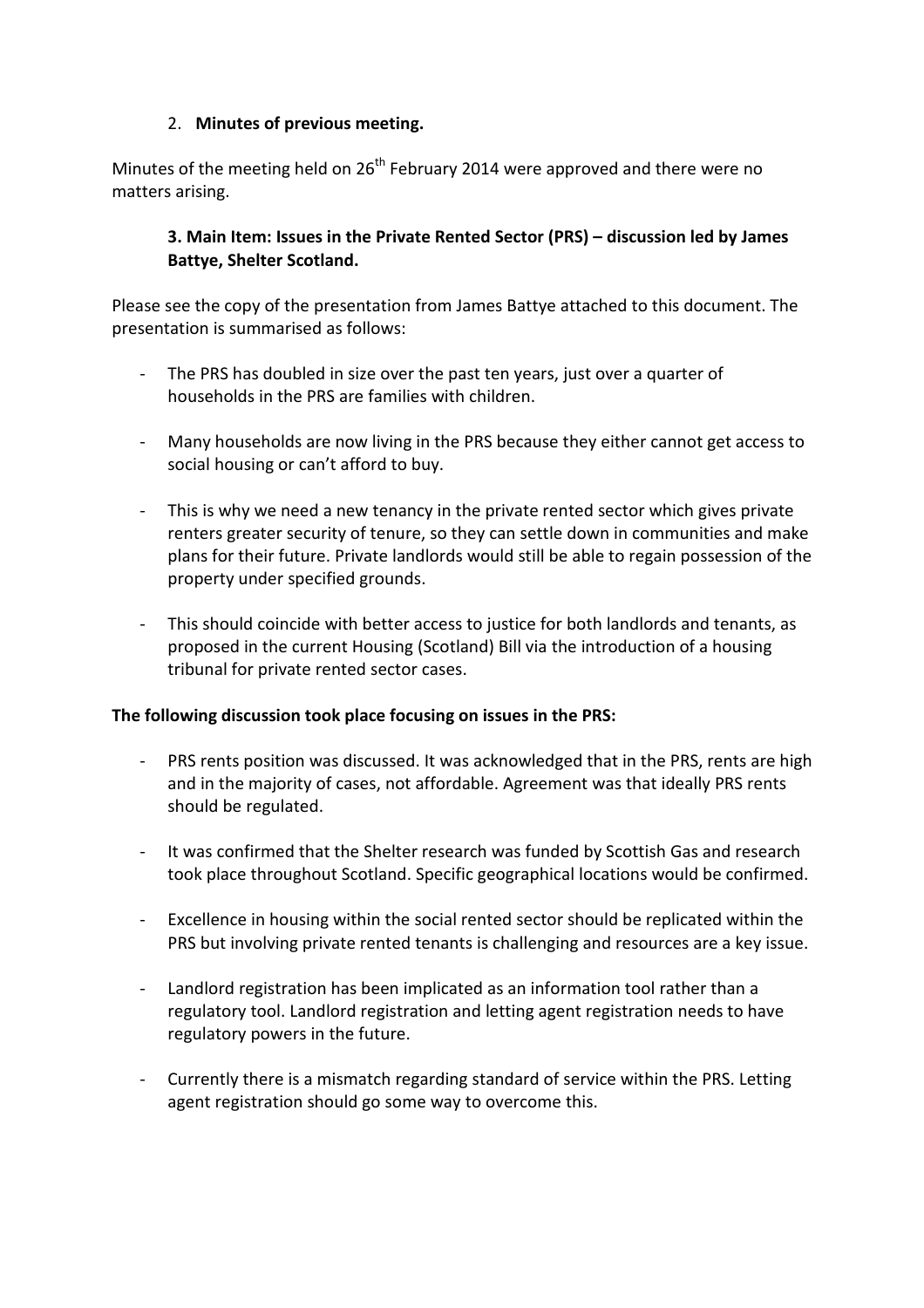- Keith Anderson, Port of Leith Housing Association commented, if the strategy is to grow the private rented sector then there is a need to regulate rents. Rental control is a characteristic of the successful private rented sector in Europe. Housing Associations and Local Authorities are currently well regulated, and we should use that experience and good practice. Standards and affordability targets will not be met without rent control.
- An arrangement for Local Authorities and Registered Social Landlords (RSLs) should be implemented in order to manage private rented stock and mixed tenure. This should be encouraged where RSLs have the appetite and financial security as they have the skills and expertise in this sector.
- Letting agent registration is welcomed in the future and there needs to be stricter regulation of landlords with multiple properties who are operating a different business to landlords of single or few properties.
- Legislation currently exists for landlords. The National Landlords Association (NLA) are actively working to support and assist tenants and landlords to understand this legislation. NLA have a target of 2020 for landlords to be accredited in this scheme.
- In considering the purpose of the PRS, for some landlords it is a business and investment opportunity. However, society requires the need to provide homes and ensure there is adequate choice, affordable rent and that properties of a high standard are available.
- The Scottish Association of Landlords (SAL) supports Shelter in many of their proposals but have a different view regarding security of tenure for tenants which may deter landlords providing a service in the PRS. Unfortunately there are cases where tenants play or trick the system, and therefore landlords need reassurance of the ways to end tenancies. The section 33 route currently provides security to the landlord.
- Reference was made to Professor Mark Stevens of Herriot Watt University who has completed research into private renting regimes within Europe.
- It was agreed that within the PRS, whilst standard and quality of housing is important, landlords should also be providing a quality level of service.
- It was raised that PRS landlords strive to achieve stable long term tenancies, however the sector also receives challenges from the lenders for those with buy to let mortgages – lenders prefer to see the use of short tenancies.
- In a discussion relating to the termination of a tenancy, there should be flexibility for the landlord to give notice. However this gives the power balance to the landlord.
- It was acknowledged that it is a requirement for properties to have gas safety certificates, but the same rules should apply to electrical safety certificates.